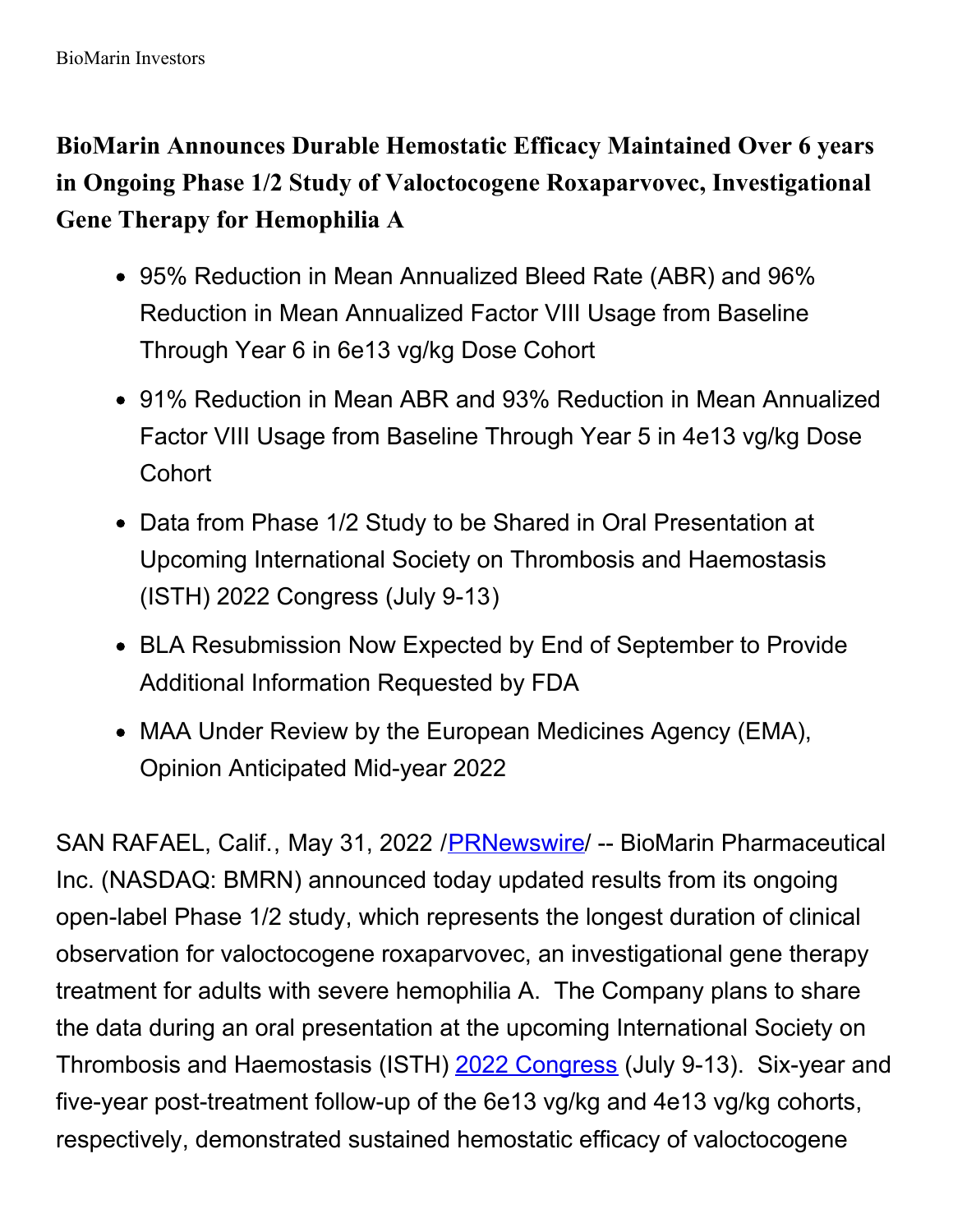roxaparvovec.

# **6-Year Results in Phase 1/2 6e13 vg/kg Dose Cohort**

All participants in the 6e13 vg/kg cohort remain off prophylactic Factor VIII treatment at the time of the data cut. The mean cumulative annualized bleed rate (ABR) remains less than one and substantially below baseline levels; the mean ABR in year six was 0.7 with a mean cumulative ABR reduction of 95% and Factor VIII use reduction of 96% through six years, compared to baseline.

### **5-Year Results in Phase 1/2 4e13 vg/kg Dose Cohort**

All participants in the 4e13 vg/kg cohort were off prophylactic Factor VIII at the time of the data cut. Six months prior to the data cut, one participant temporarily resumed prophylactic Factor VIII treatment for one month, after which he was bleed free through the last follow up. The mean ABR in year five for the 4e13 vg/kg cohort was 0.7 with a mean cumulative ABR reduction of 91% and Factor VIII use reduction of 93% through five years, compared to baseline.

The trajectory of Factor VIII activity levels in both the 6e13 vg/kg and 4e13 vg/kg cohorts were commensurate with the most recent years' observations.

"With every year of observation in this study, we learn more about the impact of a single infusion of valoctocogene roxaparvovec on hemostatic control and continue to see low levels of bleeds in the absence of prophylactic therapy," said Professor Michael Laffan, faculty of Medicine, Department of Immunology and Inflammation at Imperial College London, Director of the Hammersmith Hospital Haemophilia Centre, and Chief Investigator for the valoctocogene roxaparvovec Phase 1/2 study. "Six years of data represents the longest duration of clinical experience for a gene therapy in Hemophilia A and provides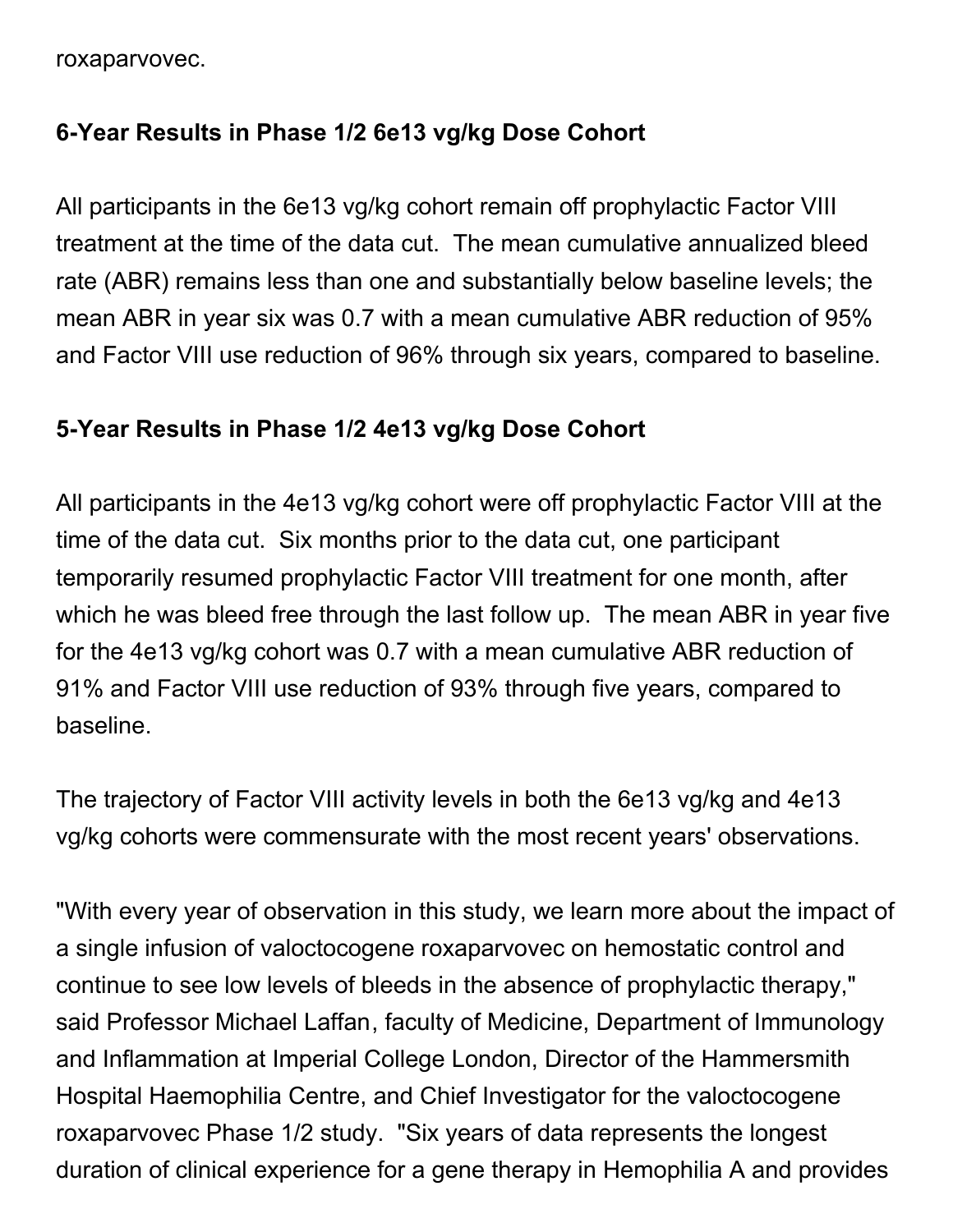unparalleled understanding of safety."

"We continue to work with regulatory authorities to potentially make available the first gene therapy in severe hemophilia A as an important treatment option. The thorough feedback recently provided by the FDA increases our ability to support the FDA's review of our application and hopefully makes Roctavian available as a choice for patients in the United States," said Hank Fuchs, M.D., President, Worldwide Research and Development at BioMarin. "We are encouraged after six years of data in this Phase 1/2 study by the consistent and durable bleed control following a one-time treatment with valoctocogene roxaparvovec. These data demonstrate the potential to change the treatment paradigm by providing severe hemophilia A patients hope for longer intervals free from prophylactic therapy."

### **Regulatory Status**

BioMarin plans to include the previously reported results from the two-year follow-up safety and efficacy data from the Phase 3 GENEr8-1 study in a Biologics Licensing Application (BLA) resubmission for valoctocogene roxaparvovec to the Food and Drug Administration (FDA). Based on recent feedback received from the FDA related to BioMarin's plans for the upcoming BLA, the Agency has requested additional information and analyses of data to be included in the BLA prior to submission. The FDA has not requested additional pre-clinical or clinical studies. While at present, no requests have been made concerning evaluation of efficacy and safety three years after dosing from the GENEr8-1 study, BioMarin is aware that such data will become available during the anticipated BLA review. Based on these new information requests, the BLA resubmission is now expected by the end of September.

The FDA granted Regenerative Medicine Advanced Therapy (RMAT)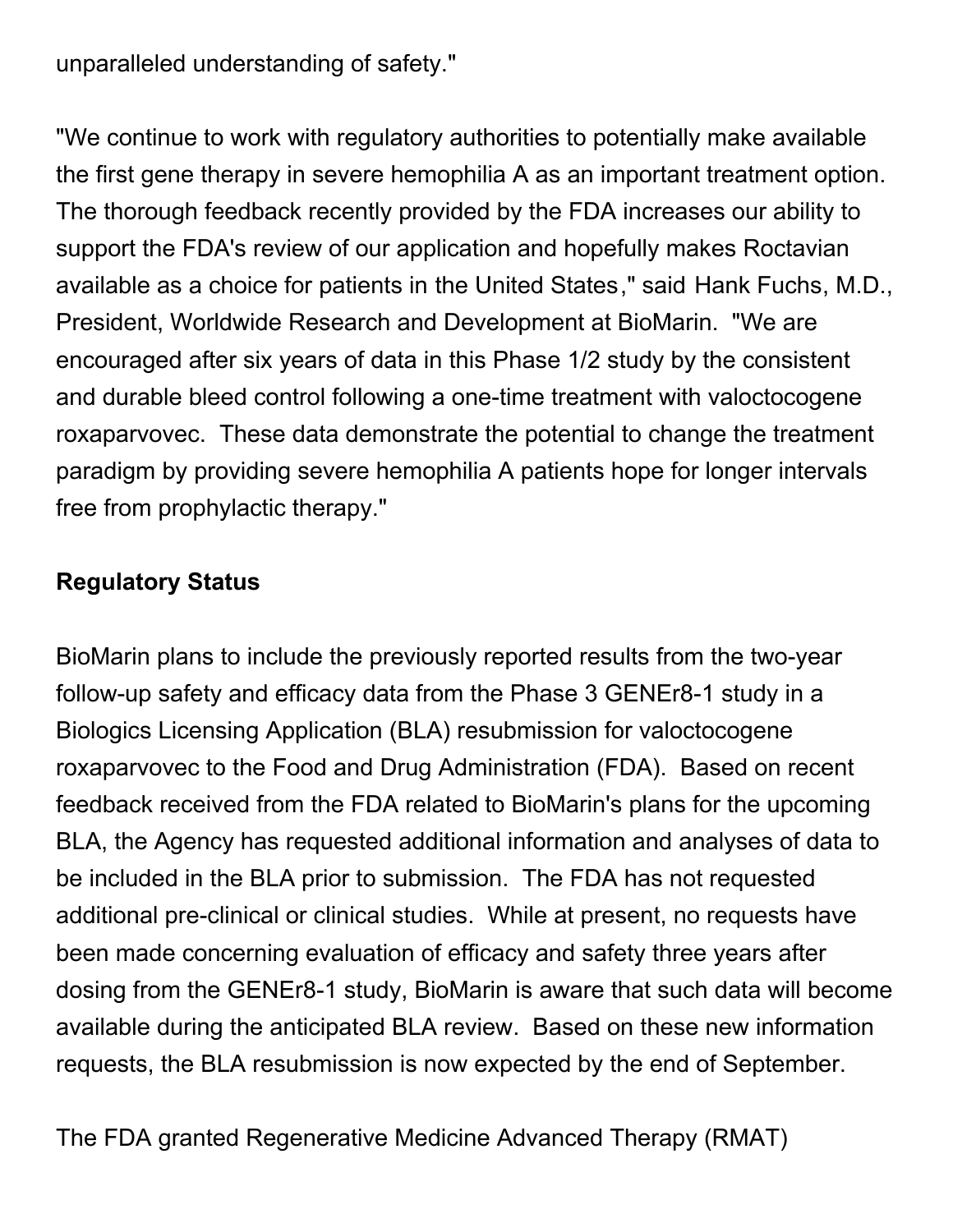designation to valoctocogene roxaparvovec in March 2021. RMAT is an expedited program intended to facilitate development and review of regenerative medicine therapies, such as valoctocogene roxaparvovec, that are intended to address an unmet medical need in patients with serious conditions. The RMAT designation is complementary to Breakthrough Therapy Designation, which the Company received in 2017.

In addition to the RMAT Designation and Breakthrough Therapy Designation, BioMarin's valoctocogene roxaparvovec also has received orphan drug designation from the FDA and EMA for the treatment of severe hemophilia A. The Orphan Drug Designation program is intended to advance the evaluation and development of products that demonstrate promise for the diagnosis and/or treatment of rare diseases or conditions.

The European Medicines Agency (EMA) continues the review of BioMarin's Marketing Authorization Application (MAA) for valoctocogene roxaparvovec, and we anticipate a Committee for Medicinal Products for Human Use (CHMP) opinion mid-year 2022. BioMarin has provided the EMA with two-year follow-up safety and efficacy data from the GENEr8-1 study.

# **Safety Summary**

Overall, the safety profile of valoctocogene roxaparvovec in the Phase 1/2 study remains consistent with previously reported data with no delayed-onset treatment related adverse events. All participants continue to remain off corticosteroids since the first year. No participants developed inhibitors to Factor VIII, and no participants withdrew from the study. No participants have developed thrombotic events. The most common adverse events associated with valoctocogene roxaparvovec occurred early after a single infusion and included short-lived infusion-associated reactions and transient, asymptomatic, and mild to moderate rise in the levels of certain proteins and enzymes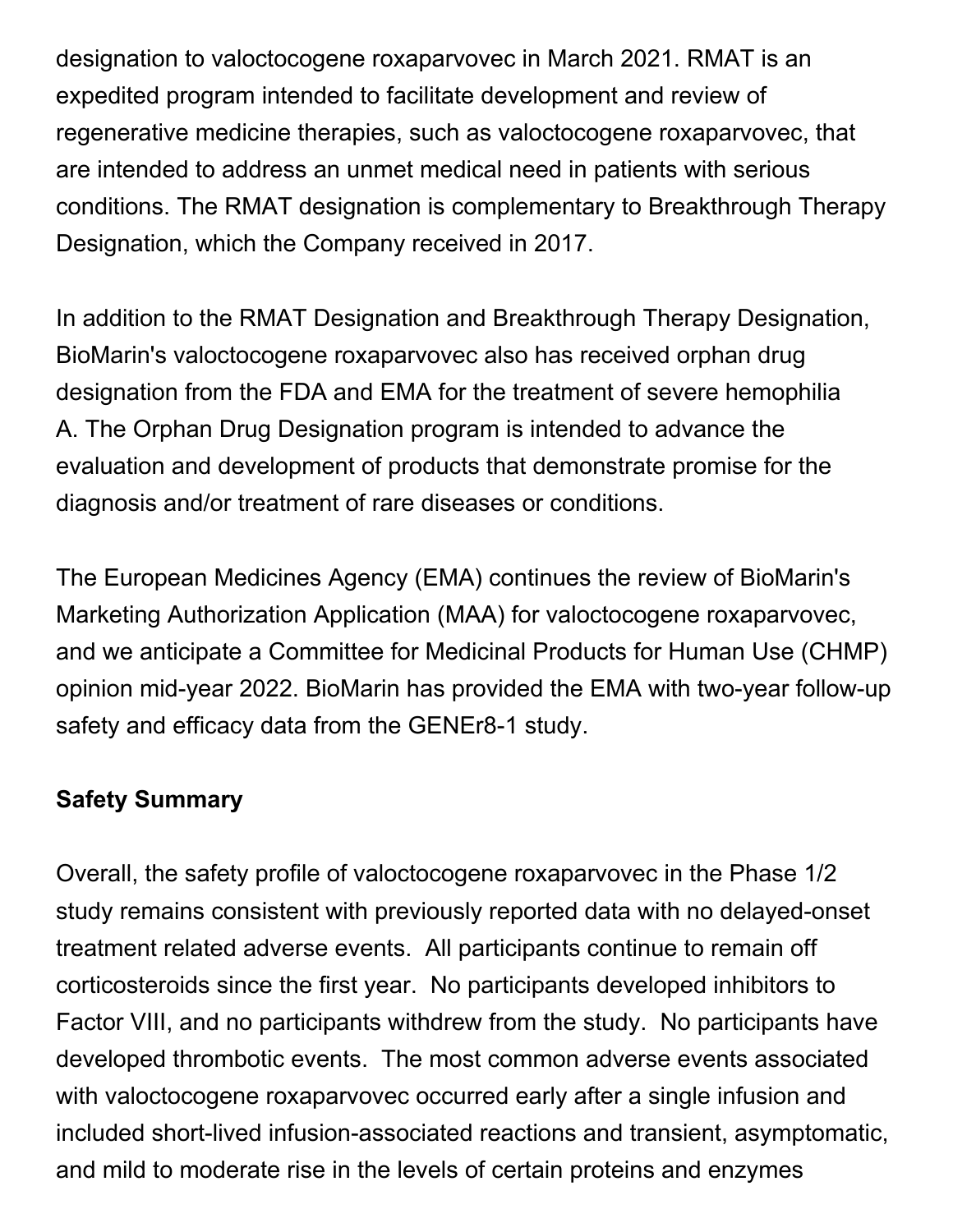measured in liver function tests with no long-lasting clinical sequelae.

A Serious Adverse Event of a parotid acinic cell carcinoma was identified in one study participant, who was treated more than five years ago, and was reported as unrelated to valoctocogene roxaparvovec by the investigator. The study participant was successfully treated. The relevant health authorities were notified, and all studies remain ongoing without modification. The independent Data Monitoring Committee (DMC) further reviewed the case. A genomic analysis was conducted as prespecified in the clinical trial protocol and the findings from the completed analysis showed a comparable pattern of integration between healthy and tumor containing tissues, with no evidence emerging that vector integration contributed to the salivary gland mass.

#### **About Hemophilia A**

People living with hemophilia A lack sufficient functioning Factor VIII protein to help their blood clot and are at risk for painful and/or potentially life-threatening bleeds from even modest injuries. Additionally, people with the most severe form of hemophilia A (FVIII levels <1%) often experience painful, spontaneous bleeds into their muscles or joints. Individuals with the most severe form of hemophilia A make up approximately 50 percent of the hemophilia A population. People with hemophilia A with moderate (FVIII 1-5%) or mild (FVIII 5-40%) disease show a much-reduced propensity to bleed. The standard of care for individuals with severe hemophilia A is a prophylactic regimen of replacement Factor VIII infusions administered intravenously up to two to three times per week or 100 to 150 infusions per year. Despite these regimens, many people continue to experience breakthrough bleeds, resulting in progressive and debilitating joint damage, which can have a major impact on their quality of life.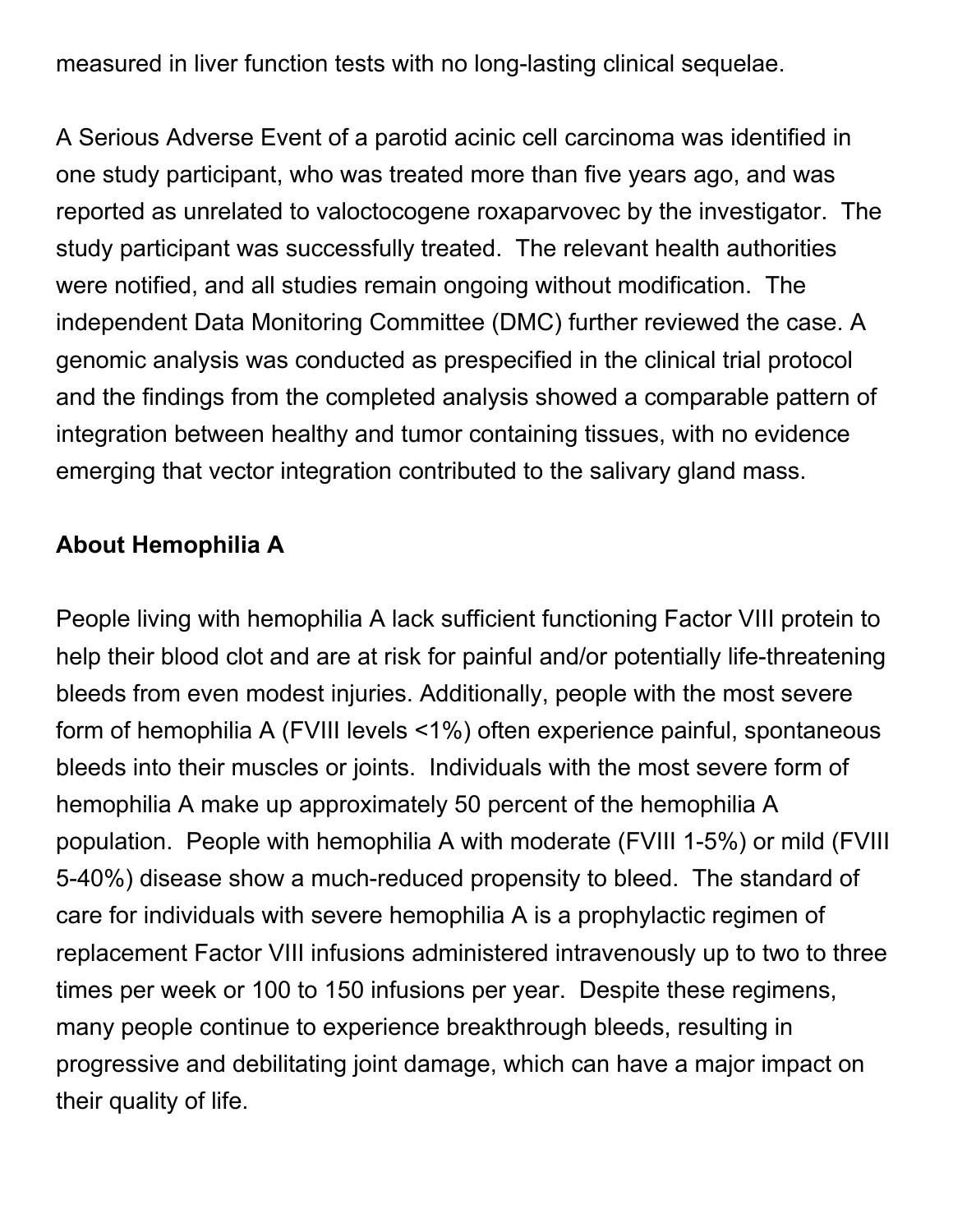Hemophilia A, also called Factor VIII deficiency or classic hemophilia, is an Xlinked genetic disorder caused by missing or defective Factor VIII, a clotting protein. Although it is passed down from parents to children, about 1/3 of cases are caused by a spontaneous mutation, a new mutation that was not inherited. Approximately 1 in 10,000 people have Hemophilia A.

# **About BioMarin**

BioMarin is a global biotechnology company that develops and commercializes innovative therapies for people with serious and life-threatening rare diseases and medical conditions. The Company selects product candidates for diseases and conditions that represent a significant unmet medical need, have wellunderstood biology and provide an opportunity to be first-to-market or offer a significant benefit over existing products. The Company's portfolio consists of seven commercial products and multiple clinical and preclinical product candidates for the treatment of various diseases. For additional information, please visit [www.biomarin.com](https://c212.net/c/link/?t=0&l=en&o=3552203-1&h=3315870273&u=http%3A%2F%2Fwww.biomarin.com%2F&a=www.biomarin.com).

#### **Forward-Looking Statement**

This press release contains forward-looking statements about the business prospects of BioMarin Pharmaceutical Inc., including without limitation, statements about: the six-year and five-year post-treatment follow-up of the 6e13 vg/kg and 4e13 vg/kg cohorts in the Phase 1/2 study, respectively, demonstrated sustained hemostatic efficacy of valoctocogene roxaparvovec; the potential to change the treatment paradigm by providing severe hemophilia A patients hope for longer intervals free from prophylactic therapy; the trajectory of Factor VIII activity levels in both the 6e13 vg/kg and 4e13 vg/kg cohorts being commensurate with the most recent years' observations; the development of BioMarin's valoctocogene roxaparvovec program generally; the impact of valoctocogene roxaparvovec gene therapy for treating patients with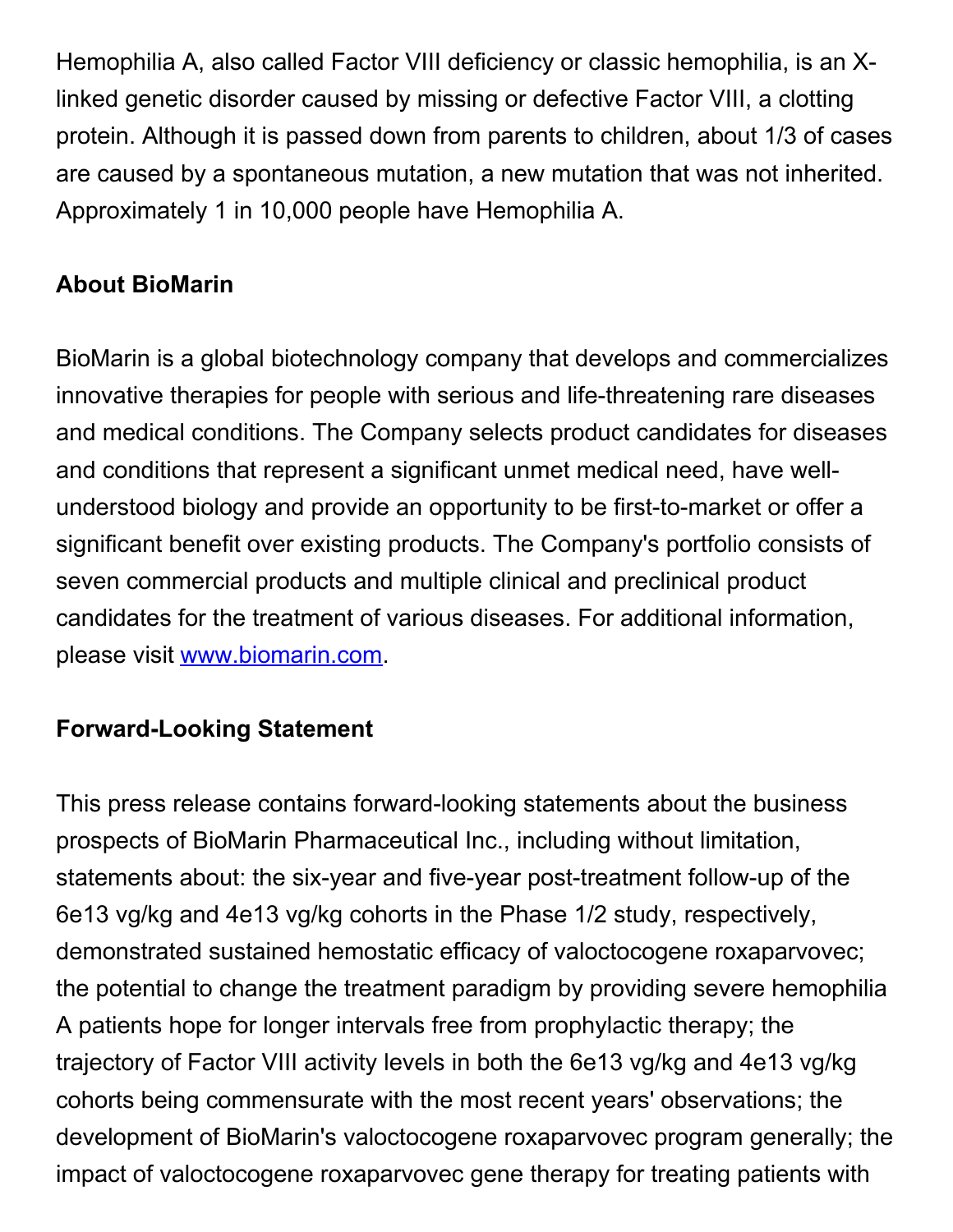severe hemophilia A; the planned updates of the Phase 1/2 study including the Company's upcoming oral presentation of the data at ISTH 2022; the Company's plans to include the previously reported results from the two-year follow-up safety and efficacy data from the Phase 3 GENEr8-1 study in a BLA; the timing of the expected BLA resubmission by the end of September in order to provide additional information requested by FDA; the thorough feedback recently provided by the FDA increasing the Company's ability to support the FDA's review of the BLA and hopefully make Roctavian available as a treatment choice for patients in the United States; the anticipated CHMP opinion mid-year 2022; the potential approval and commercialization of valoctocogene roxaparvovec for the treatment of severe hemophilia A, including timing of such approval decisions. These forward-looking statements are predictions and involve risks and uncertainties such that actual results may differ materially from these statements. These risks and uncertainties include, among others: results and timing of current and planned preclinical studies and clinical trials of valoctocogene roxaparvovec, including final analysis of the above data; any potential adverse events observed in the continuing monitoring of the patients in the Phase 1/2 trial; the content and timing of decisions by the FDA, the European Commission and other regulatory authorities, including the potential impact of the COVID-19 pandemic on the regulatory authorities' abilities to issue such decisions and the timing of such decisions; the content and timing of decisions by local and central ethics committees regarding the clinical trials; BioMarin's ability to successfully manufacture valoctocogene roxaparvovec; and those other risks detailed from time to time under the caption "Risk Factors" and elsewhere in BioMarin's Securities and Exchange Commission (SEC) filings, including BioMarin's Quarterly Report on Form 10-Q for the quarter ended March 31, 2022, and future filings and reports by BioMarin. Stockholders are urged not to place undue reliance on forwardlooking statements, which speak only as of the date hereof. BioMarin undertakes no duty or obligation to update any forward-looking statements